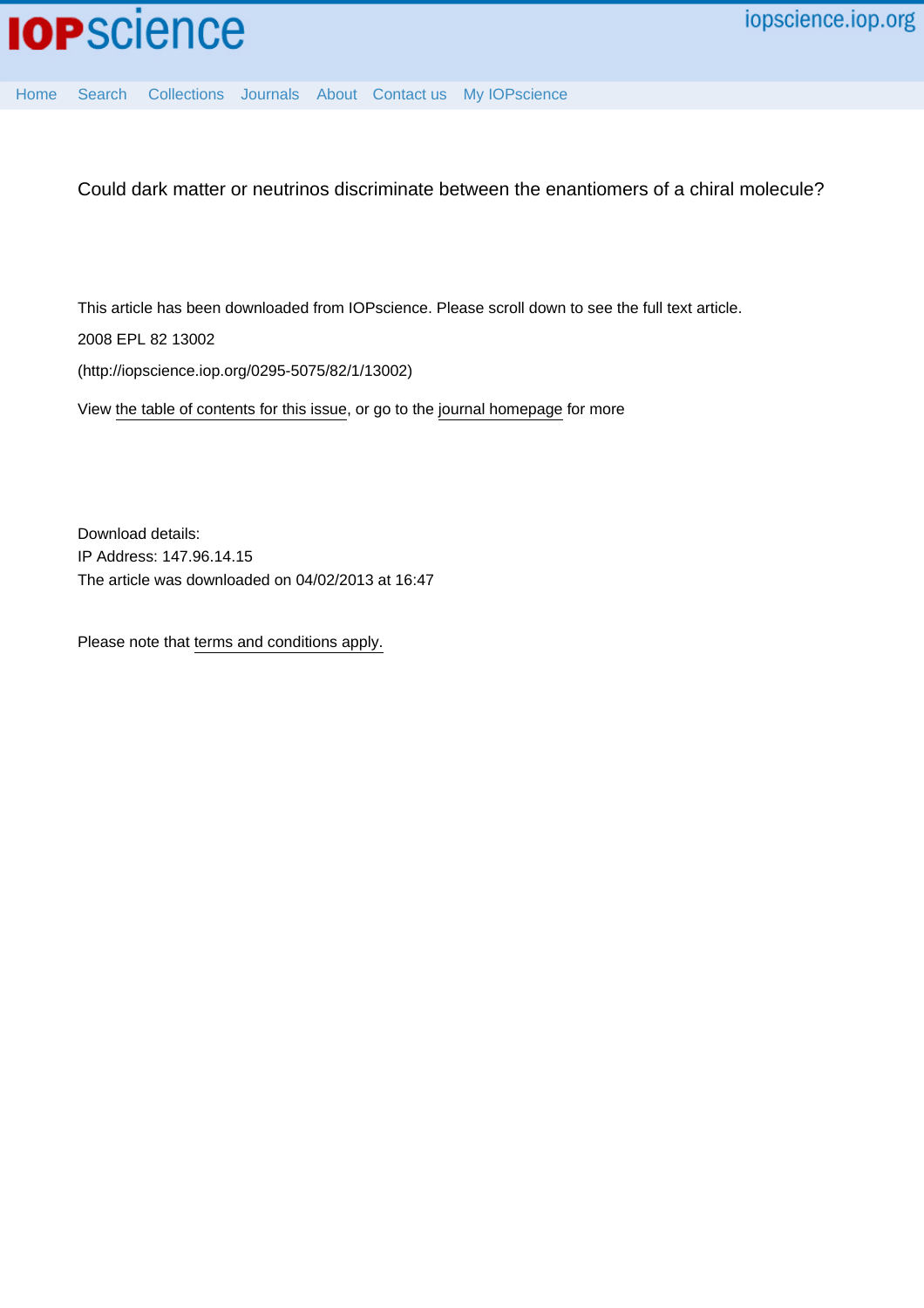

## Could dark matter or neutrinos discriminate between the enantiomers of a chiral molecule?

P. BARGUEÑO<sup>1,2(a)</sup>, A. DOBADO<sup>3</sup> and I. GONZALO<sup>4</sup>

<sup>1</sup> Instituto de Matemáticas y Física Fundamental (CSIC) - Serrano 123, 20006 Madrid, Spain, EU

 $2$  Departamento de Química Física, Universidad de Salamanca - 37008 Salamanca, Spain, EU

 $3$  Departamento de Física Teórica I, Universidad Complutense de Madrid - 28040 Madrid, Spain, EU

 $4$  Departamento de Óptica, Universidad Complutense de Madrid - 28040 Madrid, Spain, EU

received 10 December 2007; accepted in final form 4 February 2008 published online 5 March 2008

PACS 33.15.Bh – General molecular conformation and symmetry; stereochemistry PACS 13.15.+g – Neutrino interactions PACS 95.35.+d – Dark matter (stellar, interstellar, galactic, and cosmological)

Abstract – We examine the effect of cold dark matter on the discrimination between the two enantiomers of a chiral molecule. We estimate the energy difference between the two enantiomers due to the interaction between fermionic WIMPs (weak interacting massive particles) and molecular electrons on the basis that electrons have opposite helicities in opposite enantiomers. It is found that this energy difference is completely negligible. Dark matter could then be discarded as an inductor of chiroselection between enantiomers and then of biological homochirality. However, the effect of cosmological neutrinos, revisited with the currently accepted neutrino density, would reach, in the most favorable case, an upper bound of the same order of magnitude as the energy difference obtained from the well-known electroweak electron-nucleus interaction in some molecules.

Copyright  $\odot$  EPLA, 2008

Introduction. – The origin of biological homochirality, that is, the almost exclusive one-handedness of chiral molecules in biological organisms, is a fundamental problem for which there is not yet a convincing solution. Several mechanisms have been proposed to explain chiroselection among the two possible enantiomers of a chiral molecule (see, for example, [1–3] and references therein). These mechanisms involve chance,  $\beta$ -radiolysis [4], circularly polarized light [5–7], magnetic fields [8,9], and violation of parity in the weak interaction (see below).

The discovery of an excess of L-amino acids in meteorites [10,11] has reinforced the idea of an extraterrestrial origin of biological homochirality [1,12]. In this context, universal mechanisms of chiroselection such as parity violation in weak interactions would acquire special interest in spite of their tiny effects, without, of course, underestimating other mechanisms.

The effect of electroweak interactions between electrons and nuclei mediated by the  $Z<sup>0</sup>$  have been extensively studied and observed in atoms (see the review [13]), and only predicted in molecules, where an energy difference between the two enantiomers of chiral molecules has been

estimated to be between  $10^{-16}$  and  $10^{-21}$  eV [14–18]. In the laboratory, no conclusive energy difference has been reported in experimental spectroscopic studies reaching an energy resolution of about  $10^{-15}$  eV [19].

The above tiny energy difference would require a powerful mechanism of amplification in order to induce a real enantioselective effect. Otherwise the small energy difference would be masked by the natural broadening of the energy levels of the molecule, thermal fluctuations and environment interactions, which do not discriminate, in average, between L and D enantiomers. There is active research on amplification mechanisms in which a permanent although very small interaction acting always in the same enantioselective direction, and under appropriate conditions, could lead to an effective enantioselection. Some mechanisms are based on nonlinear autocatalytic processes of polymerization or crystallization along a large period of time [20,21]. Another one involves a secondorder phase transition below a certain critical temperature [22] that could work at low temperatures such as those of the interstellar space. However, theoretical or experimental conclusive results from the diverse mechanisms to amplify enantioselection based on electroweak energy difference, are not yet at hand  $(e.g., [23,24])$ .

 $(a)$ E-mail:  $pbdr@imaff.cfmac.csic.es$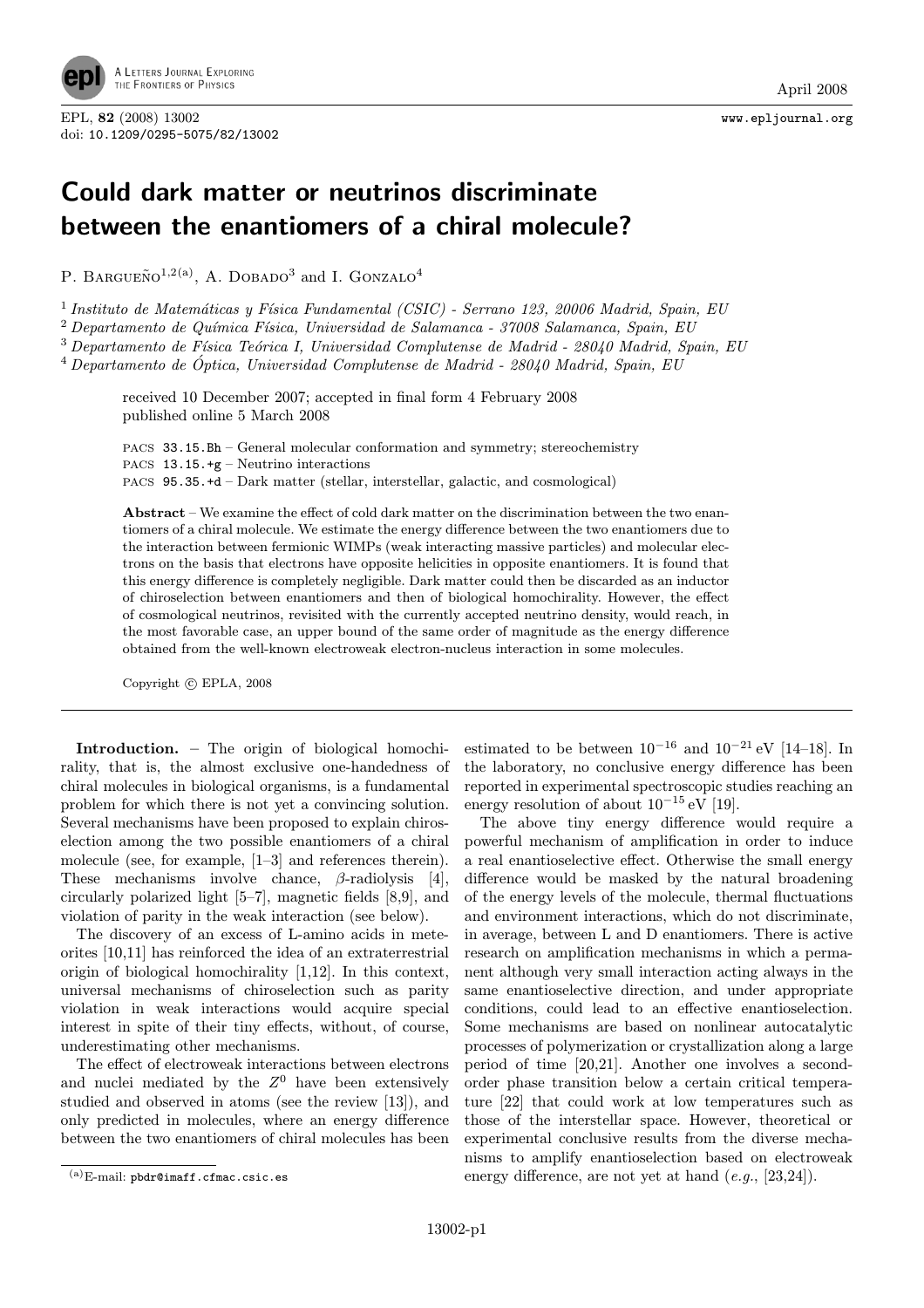Another universal mechanism that could discriminate between the two enantiomers of a chiral molecule and that involves weak interaction is neutrino-electron axial-vector interaction mediated by charged electroweak bosons  $W^{\pm}$ . This process discriminates on the basis of an asymmetry between the number of neutrinos and antineutrinos, and on the fact that electrons of opposite (L,R) enantiomers have opposite helicity. Considering the cosmological relic sea of neutrinos, the estimated energy difference between the two enantiomers was found to be even lower than the value  $10^{-21}$  eV mentioned above [25]. However, it could increase significantly under bigger neutrino fluxes, as in supernova remnants [26] assumed that big molecules could survive in the surroundings. Revisited assumptions about the number density of cosmological neutrinos in the relic sea lead to an increase of the mentioned energy difference, as we shall see in the next section.

Looking for other universal mechanisms acting also outside of the Earth, we analyze here the possible enantioselective effect of chiral dark matter on chiral molecules.

The existence of dark matter is inferred from astrophysical observations in light of studies of the dynamics of stars in the local disk environment, rotation curves for a large number of spiral galaxies, gravitational lensing by clusters of galaxies and some large-scale studies of the Universe (for a recent review of experimental searches for dark matter see, for example, [27]). A vast variety of candidates has been proposed for dark-matter content, from baryonic to non-baryonic matter. The non-baryonic candidates are basically postulated elementary particles beyond the standard model which have not been discovered yet, like axions, WIMPs (Weak Interacting Massive Particles) and other exotic candidates. The baryonic candidates are the Massive Compact Halo Objects (Macho) [28]. Another important difference is the hot vs. cold dark matter. A dark-matter candidate is called hot if it moves at relativistic speeds at the time when galaxies could just start to form, and cold if it moves non-relativistically at that time. The problem is that hot dark matter cannot reproduce correctly the observed structure of the Universe. Therefore, we focus our attention on cold dark matter. The fact that dark matter interacts weakly with matter makes its detection very difficult [27]. However, many experiments are currently in progress in order to reach this goal.

Here we estimate the energy difference between the two enantiomers of a chiral molecule, due to the weaktype interaction between non-baryonic cold dark matter (specifically WIMPs) and molecular electrons with nonzero helicity. Experimental results on dark matter are used. Given the resemblance in the procedure with the energy difference induced by cosmological neutrinos, estimated in a previous work [25], we first recall this procedure at the time we improve the result we obtained in that work.

Energy difference between opposite enantiomers induced by cosmological neutrinos. – Following a previous work [25], we consider neutrino-electron interactions mediated by the axial-vector Hamiltonian density,

$$
H = \frac{G_{\rm F}}{\sqrt{2}} \bar{e} \gamma^{\mu} (g_V - g_A \gamma_5) e \bar{\nu} \gamma_{\mu} (1 - \gamma_5) \nu, \tag{1}
$$

where  $G_F$  is Fermi's constant,  $e(\nu)$  denotes the electron (neutrino) spinor field,  $\bar{e}(\bar{\nu})$  is its adjoint spinor,  $\gamma^{\mu}$ are the Dirac matrices (regarded as a four-vector),  $\gamma^5$  =  $i\gamma^0\gamma^1\gamma^2\gamma^3$ , and  $g_{V,A}$  are suitable coupling constants that parameterize the strength of the interactions. As was discussed for example in [29], in the non-relativistic limit it is possible to make the following approximations for the dominant temporal components of the four-vectors appearing in the above Hamiltonian:

$$
\bar{e}\gamma^{\mu}\gamma_{5}e \sim \vec{\sigma}_{e} \cdot \vec{v}_{e},
$$
  
\n
$$
\bar{\nu}\gamma_{\mu}\nu \sim n_{\nu} - n_{\bar{\nu}} \qquad \text{(Dirac neutrinos)},
$$
  
\n
$$
\bar{\nu}\gamma_{\mu}\gamma_{5}\nu \sim n_{\nu_{l}} - n_{\nu_{r}} \qquad \text{(Majorana neutrinos)}, \qquad (2)
$$

where the number density differences,  $n_{\nu} - n_{\bar{\nu}}$  and  $n_{\nu}$  $n_{\nu_r}$  refer to neutrino-antineutrino and left-right helicity eigenstates, respectively. Obviously they are not zero only in the case where there is a net lepton number or helicity in the cosmic neutrinos background. We recall from [25] and [30] that for Dirac neutrinos the energy splitting obtained for the electron is

$$
\Delta E \sim G_{\rm F} |(n_{\nu} - n_{\bar{\nu}}) \langle \vec{\sigma}_e \cdot \vec{v}_e \rangle|, \tag{3}
$$

where the expected value of the electron helicity  $\langle \vec{\sigma}_e \cdot \vec{v}_e \rangle$ takes opposite signs for the two opposite enantiomers, as we can see from a simplified chiral molecule model [31]. In this model, a dominant axial symmetry around axis Z, with a left(right)-handed perturbative potential of period a, is assumed, so that the electronic molecular states can be described by superposition of eigenstates of both angular momentum  $L_z$  and linear momentum  $P_z$ (eigenvalues  $\hbar n(2\pi/a)$ ), *i.e.*  $|M_L, n\rangle$ , in the form

$$
\Phi_L = c_0|0,0\rangle + c_1|+1,-1\rangle + c_2|-1,+1\rangle, \qquad (4)
$$

$$
\Phi_R = c_0|0,0\rangle + c_1|+1,+1\rangle + c_2|-1,-1\rangle \tag{5}
$$

with  $|c_1|^2 = |c_2|^2 \equiv C$ . These L and R states have then opposite helicities:

$$
\langle \Phi_L | L_z P_z | \Phi_L \rangle = -4C\pi/a = -\langle \Phi_R | L_z P_z | \Phi_R \rangle. \tag{6}
$$

Notice that we are using all the time natural units where  $\hbar = c = 1$ . The spin of the electron can be taken into consideration by replacing  $L_z$  with  $J_z = L_z + S_z$ . In a realistic chiral molecule the electronic states would not be eigenstates of the helicity, but its mean value would have opposite sign for  $L$  and  $R$  enantiomers. The parameter  $C < 1/2$  accounts for the degree of chirality.

We note that the velocity of the molecule carrier (interstellar grains, meteorites, the Earth...) does not contribute to the helicity of the electrons: If  $\vec{P}_T$  is the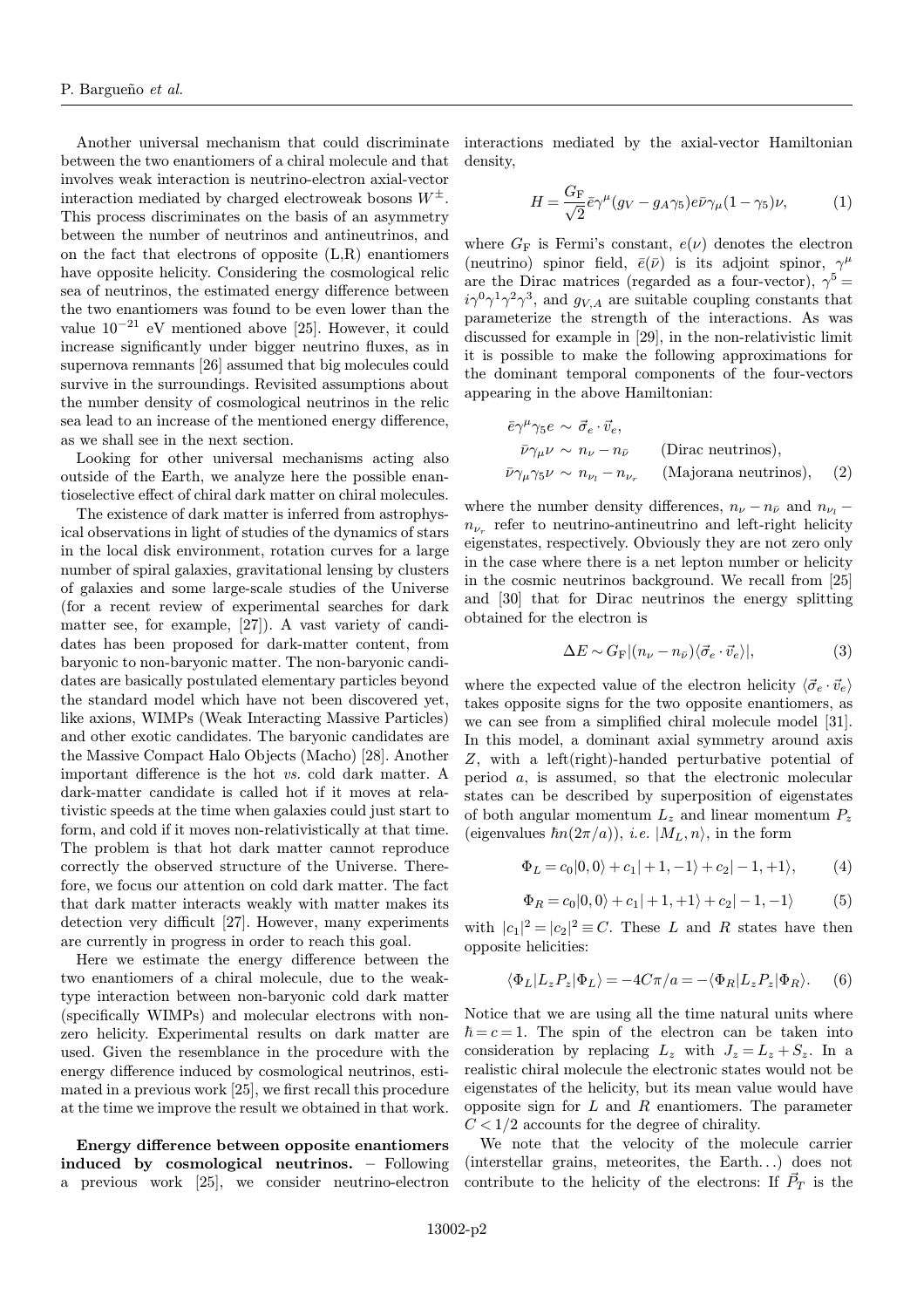translational momentum of the carrier, the electronic wave function  $\Phi_{L(R)}$  must include the factor  $e^{i\vec{P}_T \cdot \vec{R}}$  (here  $\vec{R}$  is the position of the molecule), and the contribution of  $\vec{P}_T$ to the electron helicity is then

$$
\langle \Phi_{L(R)} e^{i\vec{P}_T \cdot \vec{R}} | \vec{L} \cdot \vec{P}_T | \Phi_{L(R)} e^{i\vec{P}_T \cdot \vec{R}} \rangle =
$$
  

$$
\langle \Phi_{L(R)} | \vec{L} | \Phi_{L(R)} \rangle \cdot \vec{P}_T = 0, \qquad (7)
$$

since  $\langle \Phi_L | \vec{L} | \Phi_L \rangle = \langle \Phi_R | \vec{L} | \Phi_R \rangle = 0$  as can be seen from eqs. (4), (5). We also remark that the particle flux is assumed to be isotropic, thus, its interaction with the electrons of a chiral molecule is the same irrespective of the orientation of the molecule.

The energy difference that we obtained, assuming complete neutrino-antineutrino asymmetry, with number density of about  $10^{-2} \text{ cm}^{-3}$ ,  $C = 1/2$ ,  $a \sim 1$  Ångström and the electron helicity given by eq. (6), was of the order of  $10^{-26}$  eV [25].

However, it has been recently suggested [29,32] that, in scenarios beyond the standard model, the neutrinoantineutrino density asymmetry  $n_{\nu} - n_{\bar{\nu}}$  could be up to the order of  $\sim$  10–1050 cm<sup>-3</sup>. Although the extreme upper-bound density asymmetry seems to be excluded by considerations of primordial nucleosynthesis [33], we consider it to estimate an upper bound of the energy difference.

If we take the value  $n_{\nu} - n_{\bar{\nu}} \sim 1000 \text{ cm}^{-3}$ , we then obtain an upper bound for the energy difference between enantiomers of the order of  $10^{-21}$  eV, per molecular electron with non-zero helicity. Evidently this tiny energy needs massive amplification mechanisms as those mentioned at the beginning in order to induce an effective enantioselection.

Energy difference between opposite enantiomers induced by fermionic cold dark matter. – In a way similar to the neutrino-electron interaction considered above, we are now to estimate the electron energy splitting induced by the axial-vector interaction between a fermionic dark-matter candidate (typically a WIMP) and an electron. The relevant Hamiltonian density can be written as

$$
H = \sum_{i} d_i \bar{\chi} \gamma_{\mu} (1 - \gamma_5) \chi \bar{\psi}_i \gamma^{\mu} \gamma_5 \psi_i, \qquad (8)
$$

where  $\chi$  is the dark-matter spinor which can be a Dirac or a Majorana one. The index i runs through  $i = e, u, d, s$ , i.e., we are considering also the interaction between the dark-matter particle and the  $u, d$  and s quarks. This will be important later in order to use the present experiments trying to measure the WIMP flux on Earth to set some bounds on the possible effect of dark matter on opposite enantiomers. Therefore,  $d_e, d_u, d_d$  and  $d_s$  are the coupling of the  $\chi$  field to the different matter fields  $e = \psi_e, u = \psi_u, d = \psi_d$  and  $s = \psi_s$ .

As WIMPs are typical examples of cold dark matter and heavy by definition, we can invoke again the nonrelativistic limit. Thus, as it was the case of neutrinos, for Dirac WIMPs the term  $\bar{\chi}\gamma_\mu\chi$  dominates with the temporal component of this vector being proportional to  $n_{\chi} - n_{\bar{\chi}}$ . For the Majorana case only the axial vector  $\bar{\chi}\gamma_{\mu}\gamma_{5}\chi$  remains and its temporal component becomes proportional to  $n_{\chi_l} - n_{\chi_r}$ , as in eq. (2).

The expression for the corresponding electron energy splitting is similar to that of eq.  $(3)$ ,

$$
\Delta E \sim d_e |\Delta n \langle \vec{\sigma}_e \cdot \vec{v}_e \rangle|, \tag{9}
$$

where  $\Delta n$  is the appropriate number density difference corresponding to the Dirac or the Majorana case. In principle these differences depend on the unknown nature of the dark matter and its evolution along the Universe history. In the following we will write these differences as  $|\Delta n| = \alpha n$ , where n is the total WIMP number density. Clearly the parameter  $\alpha$  is a measure of the degree of particle-antiparticle or left-right asymmetry present in the dark matter, respectively. For example, in the case of Dirac dark matter,  $\alpha = 1$  indicates that all WIMPs are particles with no antiparticles present and  $\alpha = 0$  means a complete particle-antiparticle symmetry. As in the neutrino case, interactions between molecular electrons with non-zero helicity and cold dark matter could lead to an energy difference between the two enantiomers of a chiral molecule whenever the parameter  $\alpha$  is different from zero. To have an estimation of the energy difference, we consider the interaction between WIMPs and an electron of a chiral molecule. Let  $\rho = nM_\chi$  be the energy density of those WIMPs, with  $M_{\chi}$  being their mass and n their number density. The density of WIMPs trapped in the gravitational potential wall of the galaxy is expected to be of the order of  $\rho \sim 0.3 \,\text{GeV} \,\text{cm}^{-3}$ . Then the energy splitting can be written as

$$
\Delta E \sim d_e \alpha \frac{\rho}{M_\chi} |\langle \vec{\sigma}_e \cdot \vec{v}_e \rangle|.
$$
 (10)

In order to see how important this splitting could be, we need to know which values of the coupling constant  $d_e$  are acceptable. In principle there is no any available experimental information about  $d_e$ . However, one reasonable assumption that could be done is that all the  $d_i$  couplings are at least of the same order of magnitude. In the absence of a theory of WIMPs this does not seem to be so bad an assumption since WIMPs does not interact strongly with matter. If this is the case, one can then use the present bounds on the elastic cross-section proton- $\chi$  to get some information about the size of the  $d_i$  couplings. In order to compute this cross-section, one needs to relate the quark- $\chi$  couplings with the proton- $\chi$  coupling. This can be done by using the effective Hamiltonian (see [34] and references therein)

$$
H = -a_p 2\sqrt{2}\bar{\chi}\gamma_\mu\gamma_5\chi\bar{p}s^\mu p,\tag{11}
$$

where p is the proton spinor and  $s^{\mu}$  is its spin vector (here we are considering the Majorana case but the Dirac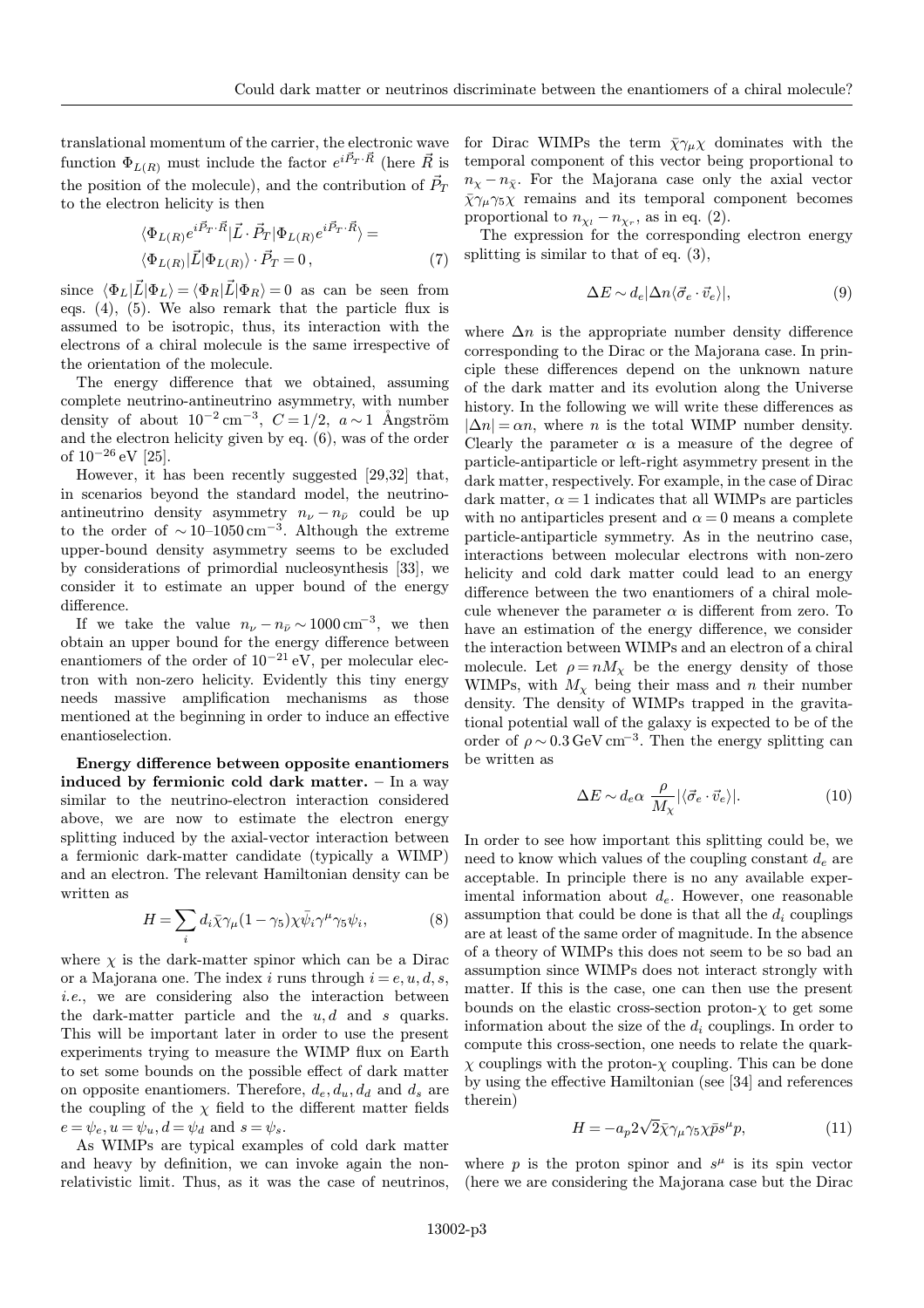case can be treated in a similar way). The coupling  $a_p$  is defined as

$$
a_p = \frac{1}{\sqrt{2}} \sum_{i=u,d,s} d_i \Delta q_i^{(p)}.
$$
 (12)

The constants  $\Delta q_i^{(p)}$  (with  $q_1 = u, q_2 = d$  and  $q_3 = s$ ) are introduced through the proton matrix element

$$
\langle p|\bar{\psi}_i\gamma^\mu\gamma_5\psi_i|p\rangle = 2s^\mu \Delta q^{(p)}.\tag{13}
$$

Experimentally we have  $\Delta u^{(p)} \simeq 0.78$ ,  $\Delta d^{(p)} \simeq -0.5$ and  $\Delta s^{(p)} \simeq -0.16$ . Then, by using standard methods, it is straightforward to compute the elastic proton- $\chi$ cross-section, which is given in the proton rest frame by

$$
\frac{\mathrm{d}\sigma}{\mathrm{d}q^2} = \frac{\sigma_n}{4v_x\mu^2},\tag{14}
$$

where  $\vec{q}$  is the momentum transfer,  $v_{\chi}$  is the  $\chi$  velocity,  $\mu$ is the proton- $\chi$  reduced mass and

$$
\sigma_n = \frac{12a_p^2m_p^2M_\chi^2}{\pi(m_p + M_\chi)^2}
$$
\n(15)

 $(m_n)$  being the proton mass) is just the non-relativistic cross-section for vanishing momentum transfer. Nowadays there are many experiments around the world trying to detect WIMPs directly (visit the webpage in [35] for complete and upgraded report of their main results). Usually they set exclusion regions on the plane  $\sigma_n$ - $M_\chi$ . From the recent XENON10 2007 [35] we learn, for example, that, for  $M_{\chi} \simeq 100 \,\text{GeV}, \sigma_n$  must be smaller than  $10^{-43}$  cm<sup>2</sup> and, for  $M_{\chi} \simeq 1000$  GeV, smaller than  $10^{-42}$  cm<sup>2</sup>. Assuming for simplicity all the quark couplings to be the same, *i.e.*  $d_q \simeq d_u \simeq d_d \simeq d_s$ , we have  $a_p \simeq 0.0072 d_q^2.$  Then we get that for  $M_\chi \simeq 100\,{\rm GeV},\,d_q^2 <$  $10^{-14} \text{ GeV}^{-4}$  and for  $M_{\chi} \simeq 1000 \text{ GeV}, d_q^2 < 10^{-13} \text{ GeV}^{-4}$ . As discussed above we now assume  $d_e \sim d_q$ . Then it is possible to set a bound on the energy splitting which turns to be very tiny even in best case corresponding to  $M_{\rm Y} \simeq 100 \,\text{GeV}$ . We obtain in this case, with an electron velocity about  $10^{-2}$ ,  $\Delta E \le \alpha 10^{-44}$  eV.

Conclusion. – We have analyzed the effect of cold dark matter on the discrimination between the two enantiomers of a chiral molecule whose external electrons have opposite helicities in the respective opposite enantiomers. The estimated energy difference between the two enantiomers, due to WIMP-electron interaction, is found to be extremely small, several orders of magnitude lower than that induced by the electron-nuclei weak interaction. Hence, dark matter would be discarded as inductor of chiroselection between enantiomers and then of biological homochirality. By contrast, the enantioselective effect of the cosmological relic sea of neutrinos acquires relevance with the current assumptions about the number density of cosmological neutrinos. In this case we obtain an energy difference between  $10^{-23}$  and  $10^{-21}$  eV for the two opposite enantiomers per molecular electron with non-zero helicity. The upper bound of the energy difference, although it could be excluded by reasons previously mentioned, reaches the same order of magnitude as the energy difference induced by the well-known electronnucleus electroweak interaction in some molecules.

∗∗∗

This work is supported by the DGICYT (Spain) project BPA2005-02327, by the Universidad Complutense/CAM projects 910309 and CCG06-UCM/ESP-137, and by the MEC (Spain) projects CTQ2005-09185-C02-02 and FIS2004-03267. The work of PB was supported by the FPI grant BES-2006-11976 from the Spanish MEC. The authors would like to thank A. L. MAROTO and R. PÉREZ DE TUDELA for useful discussions.

## REFERENCES

- [1] BONNER W. A., Orig. Life Evol. Biosph., 21 (1991) 59.
- [2] JORISSEN A. and CERF C., Orig. Life Evol. Biosph., 32 (2002) 129.
- [3] CLINE D. B. (Editor), The Physical Origin of Homochirality in Life, AIP Conf. Proc., 379 (1996).
- [4] HEGSTROM R. A., RICH A. and VAN HOUSE J., Nature, 313 (1985) 391.
- [5] BAILEY J., CHRYSOSTOMOU A. and HOUGH J. H. et al., Science, **281** (1998) 672.
- [6] BAILEY J., Orig. Life Evol. Biosph., 31 (2001) 167.
- [7] BUSCHERMHLE M., WHITTET D. C. B., CHRYSOSTOMOU A. et al., Astrophys. J., 624 (2005) 821.
- [8] RIKKEN G. L. J. A. and RAUPACH E., Nature, 405 (2000) 932.
- [9] RUCHON T., VALLET M., CHAUVAT D. et al., J. Chem. Phys., 125 (2006) 084104.
- [10] ENGEL M. H. and MACKO S. A., Nature, 389 (1997) 265.
- [11] PIZZARELLO S. and CRONIN J. R., Geochim. Cosmochim. Acta, 64 (2000) 329.
- [12] Bonner W. A., Orig. Life Evol. Biosph., 22 (1992) 407.
- [13] BOUCHIAT A. M. and BOUCHIAT C. C., Rep. Prog. Phys., 60 (1997) 1351.
- [14] LETOKHOV V. S., *Phys. Lett. A*, **53** (1975) 275.
- [15] REIN D. W., HEGSTROM R. A. and SANDARS P. G. H., J. Chem. Phys., 73 (1980) 2329.
- [16] ZANASI R., LAZZERETTI A. and SONCINI A., Phys. Rev. E, 59 (1999) 3382.
- [17] LAERDAHL J. K. and SCHWERDTFEGER P., Phys. Rev. Lett., 84 (2000) 3811.
- [18] SOULARD P. et al., *Phys. Chem. Chem. Phys.*, **8** (2006) 79.
- [19] CRASSOUS J. et al., Org. Biomol. Chem., 3 (2005) 2218.
- [20] KONDEPUDI D. K. and NELSON G. M., Nature, 314 (1985) 438.
- [21] Plasson R., Kondepudi D. K., Bersini H., Commeyras A. and Asakura K., Chirality, 19 (2007) 589.
- [22] SALAM A., J. Mol. Evol., 33 (1991) 105.
- [23] Avalos M., Babiano R., Cintas P., Jiménez J. L. and Palacios J. C., Tetrahedron Asymmetry, 11 (2000) 2845.